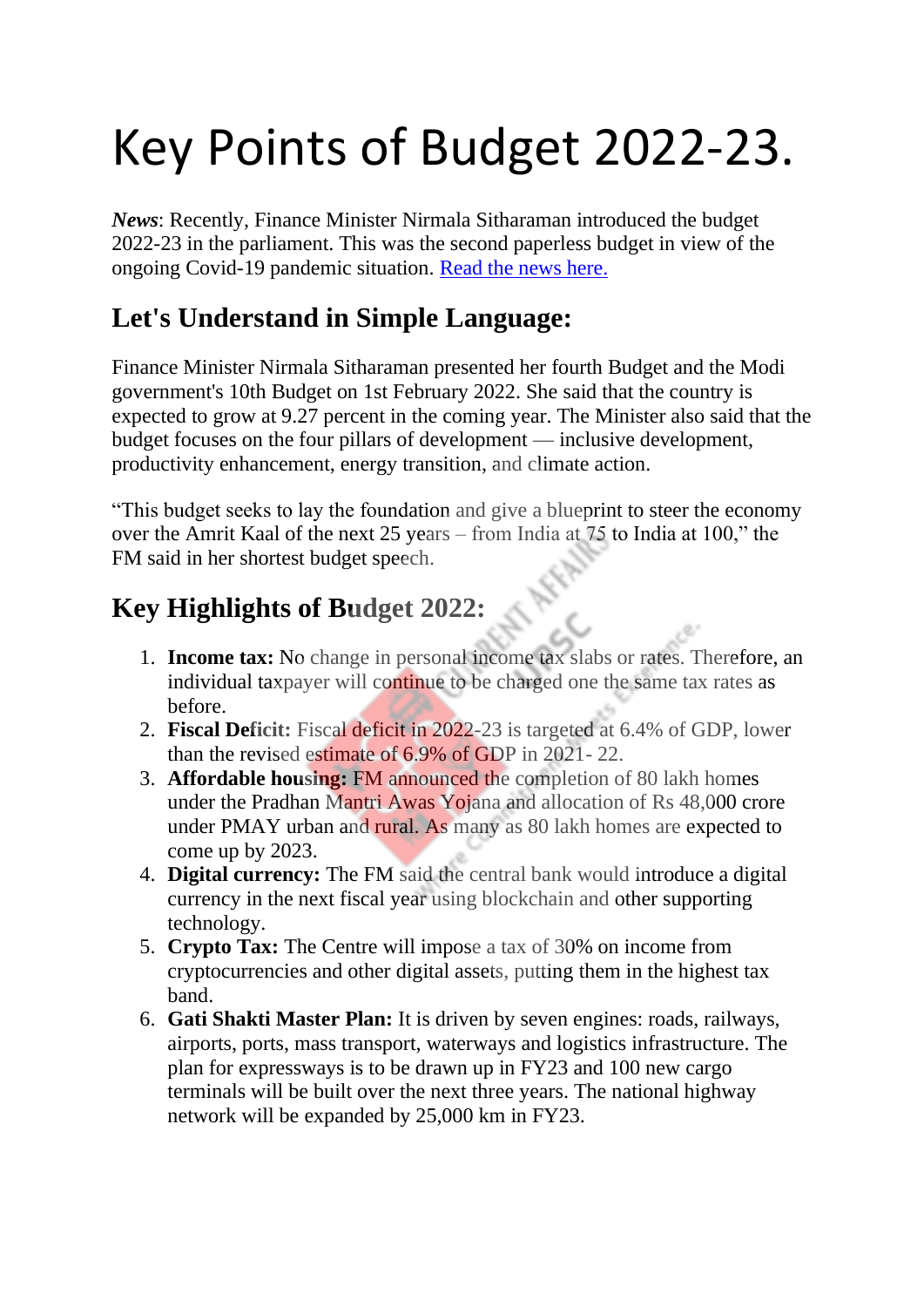- 7. **Rail network:** As part of Atmanirbhar Bharat, 2,000 km of network will be brought under Kavach, the indigenous, world-class technology for safety and capacity augmentation, in FY23.
- 8. **Vande Bharat trains:** 400 new-generation Vande Bharat trains are to be built over the next three years.
- 9. **5G Rollout**: The commercial 5G services will be rolled out in 2022-23. The spectrum auction for 5G services will be held this year. Government will expand the optical fibre network to more rural areas.
- 10.**Natural farming, kisan drones:** Chemical-free natural farming will be promoted across the country, with a focus on agricultural land along the River Ganga in the first stage. Use of kisan drones will be promoted for crop assessment, digitisation of land records and spraying of insecticides and nutrients.
- 11.**Mental health programme:** With the pandemic accentuating mental health problems in people of all ages, a National Tele Mental Health programme will be started to improve access to quality mental health counselling and care services.
- 12.**Defence**: To reduce imports and promote AtmaNirbharta in equipment for the armed forces, 68 percent of the capital procurement budget will be earmarked for the domestic defence industry. Private industry will be encouraged to take up design and development of military platforms and equipment in collaboration with the Defence Research and Development Organisation and other entities.
- 13.**Digital Education**: Despite the push in digital education, allocation under the digital India e-learning programme, which includes the PM e-Vidya scheme, has been reduced to Rs 421.01 crore in 2022-23 from Rs 645.61 crore in 2021-22.

### **Questions related to the topic:**

**Q. According to which article of the Indian Constitution, the Union Budget of a year is referred to as the Annual Financial Statement?**

(a) Article 108 (b) Article 101 (c) Article 115 (d) Article 112

Ans: d)

#### **Q. Which bank will introduce a digital rupee in India?**

a) ICICI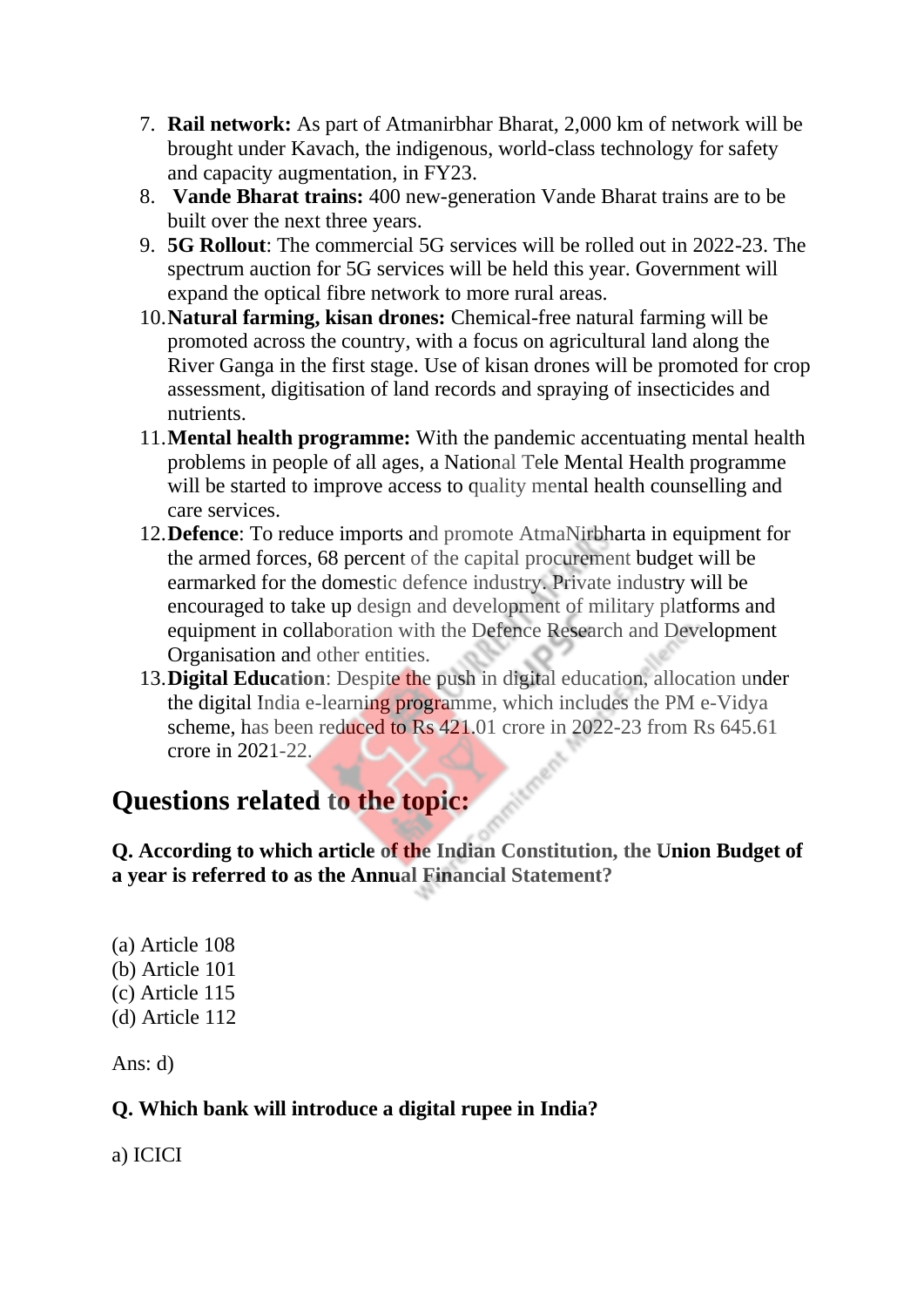b) SBI

c) PNB

d) RBI

Ans: d)

**Q. Finance Minister Nirmala Sitharaman, while presenting the Budget, said that the country is expected to grow at \_\_\_\_\_\_ percent.**

(a) 5.27

(b) 6.27

(c) 7.27

(d) 9.27

Ans: d)

# **Q.** Finance Minister Nirmala Sitharaman announced how much increase in capital expenditure for FY 2022-23?<br>
a) 35 percent<br>
b) 20 percent<br>
c) 30 percent<br>
d) 25 percent<br>
d) 25 percent **capital expenditure for FY 2022-23?**

- a) 35 percent
- b) 20 percent
- c) 30 percent
- d) 25 percent

Ans: a)

**Q. How many new-generation Vande Bharat trains with higher efficiency and better facilities for passengers will be developed in the next 3 years?**

Jament

- (a) 100
- (b) 250
- (c) 400
- (d) 350

Ans: c)

#### **Q. How much tax will be levied on the transfer of virtual assets?**

a) 20 percent

b) 50 percent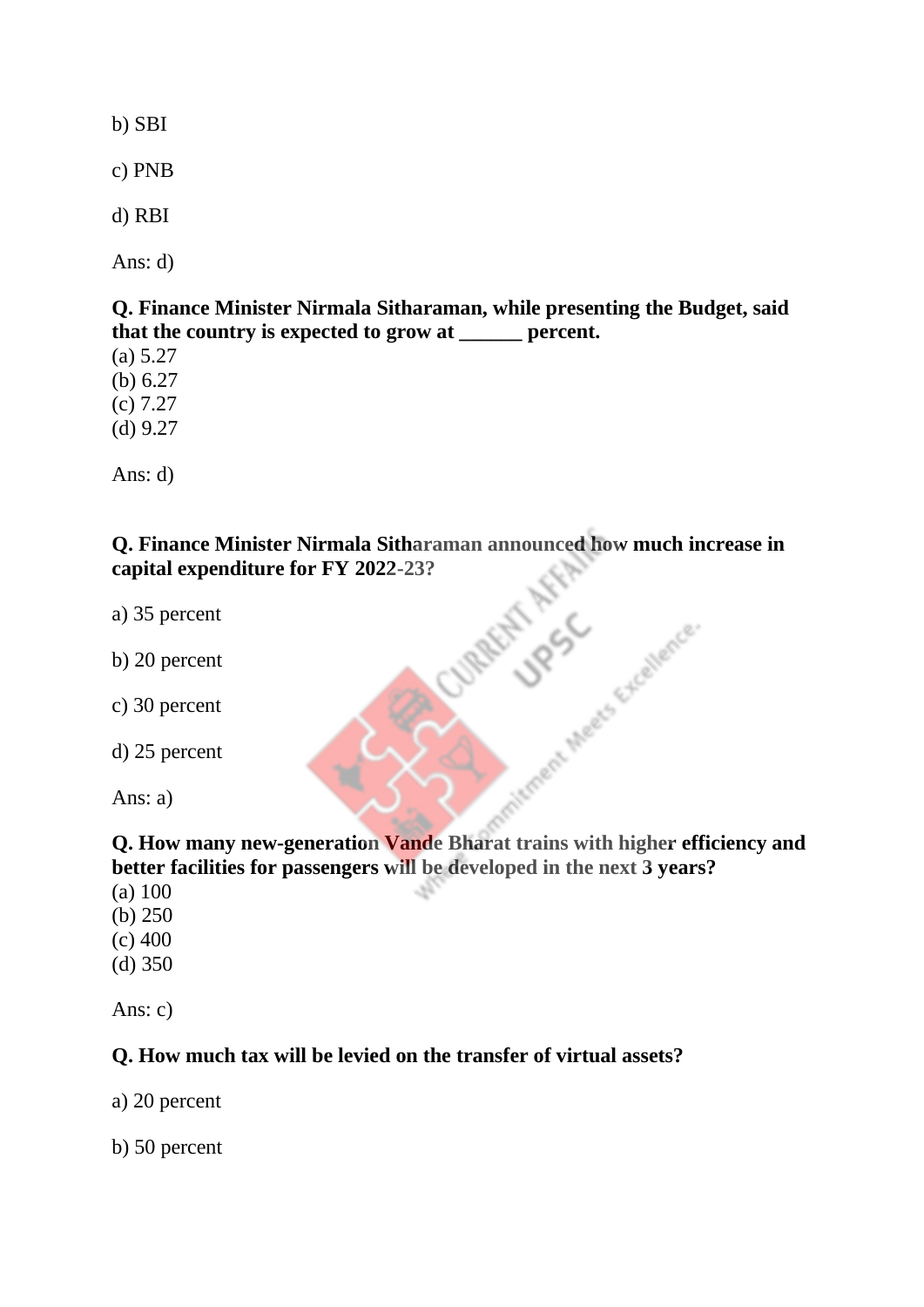c) 40 percent

d) 30 percent

Ans: d)

#### **Q. What is the Fiscal Deficit target set for FY23?**

- (a) 6.1%
- (b) 6.2%
- (c) 6.3%
- (d) 6.4%

Ans: d)

Q. One class, one TV channel' program of will be expanded from 12 **to 200 TV channels.** (a) PM eVIDYA (b) PM ePADHSHALA (c) PM eGURU (d) PM eSARASWATI **Ans: a)**<br> **Q. Which of the following commodities will become costly after the Union** 

Ans: a)

**Budget 2022-23 presentation?**

a) mobile phones

b) Umbrella

c) Diamond

d) Imitation Jewelry

Ans: b)

#### **Q. Custom duty for cut and polished diamonds has been reduced to how much percent?**

Antique Commission

a) 5 percent

b) 10 percent

c) 15 percent